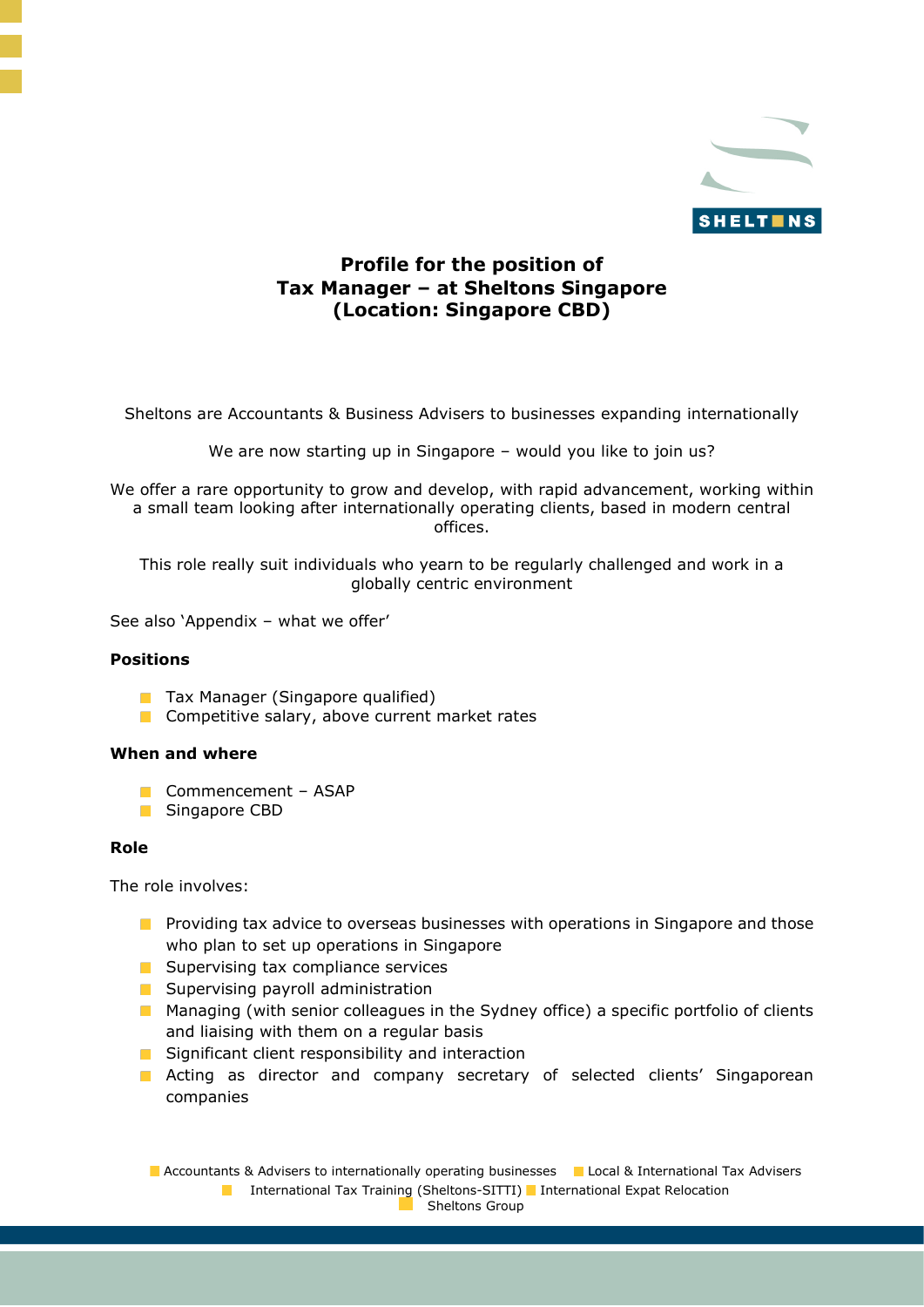As you develop you would:

- **Assist with recruitment building the tax team**
- Supervise tax and other staff
- **Assist with bringing in new clients (using leads generated by Sheltons) including** preparing fee proposals and engagement letters

In due course you would support an Office Head (experienced accountant/tax adviser to be employed to be in charge of the office) – potentially as second in charge / back up to the Office Head

# **Professional characteristics**

- **Essential. You must:** 
	- **be a recognised tax professional preferably a member of the Singapore** Chartered Tax Professionals ('SCTP')
	- **have recent experience with a Singaporean accounting firm (minimum 4 years)**
	- **have at least 3 years full-time Singaporean company tax experience in a** professional adviser role (i.e. with an accounting firm, corporate services provider, etc)
	- **E** excellent written and spoken English
	- **EXCELLENT RELEVANT IT SKILLS**
	- **P** proven skills in client management and staff supervision
- An advantage if you:
	- are a Chartered Accountant (CA) and a member of Institute of Singapore Chartered Accountants ('ISCA').
	- speak another major language
	- **have international client exposure**

### **Personal characteristics**

- Self-directed, organised and process driven
- **Analytical, empathic and enjoys collaborating**
- **Mature interpersonal skills and life long learner**

## **What we offer**

- An exciting position with an intimate, dynamic, globally-orientated firm
- **Clear opportunities for diverse experiences including taking a strong leadership role**
- **A** An opportunity to significantly develop your professional skills and network
- Close interaction overseas-based head offices and with colleagues in offices abroad
- $\blacksquare$  The possibility of a secondment to an office overseas

### **About Sheltons Accountants and Sheltons Group**

### [www.SheltonsGroup.com](http://www.sheltonsgroup.com/)

Sheltons Group is an accounting and business advisory firm. We are very strong in the area of international tax consulting; we also run courses around the world on international tax for tax advisers and in-house tax staff of MNCs.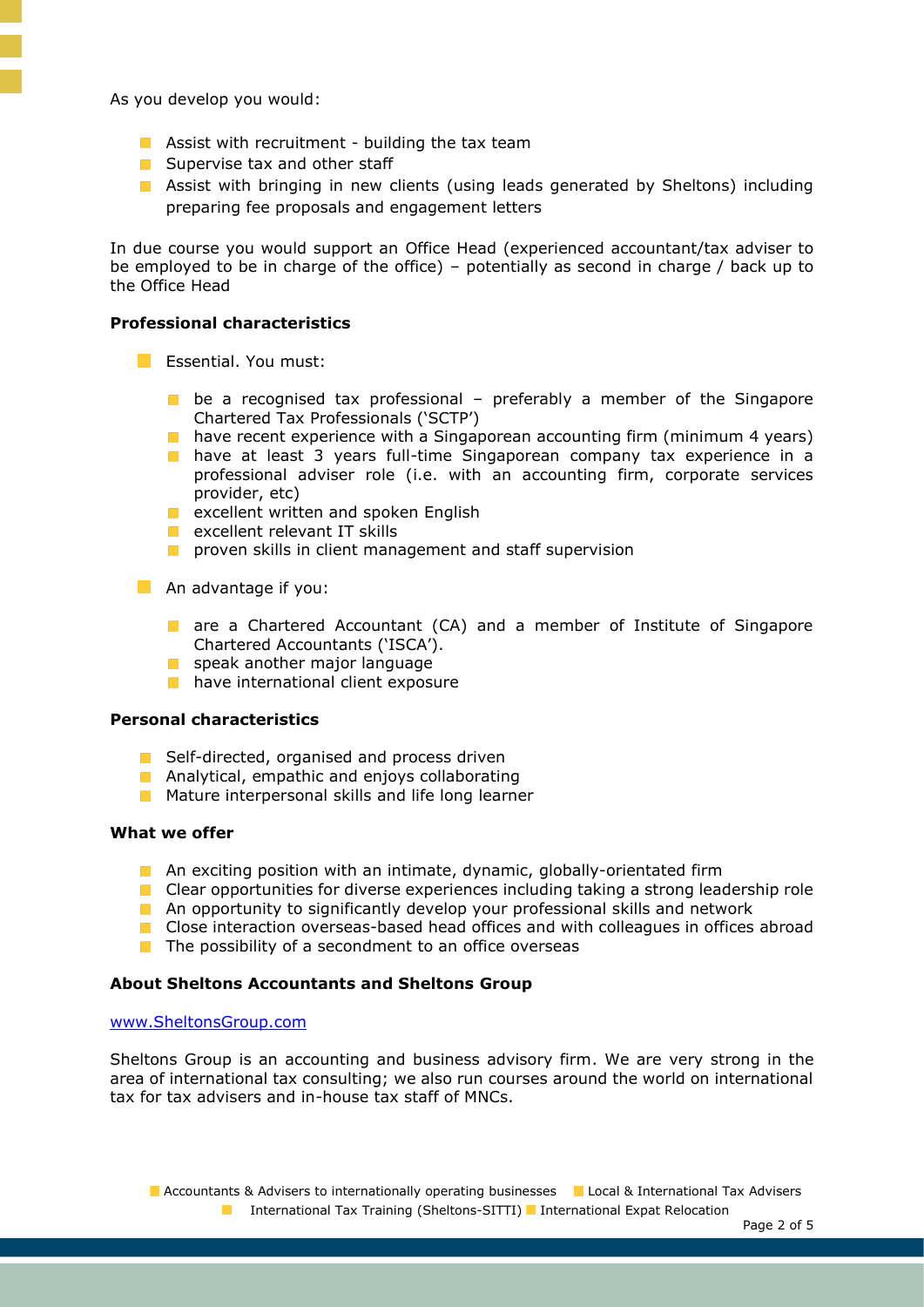We currently specialise in working with foreign businesses coming into the countries where we have offices, mostly from Western European countries and North America, but will soon commence assisting Australian and UK-based businesses investing abroad. We cover a wide range of areas for our niche target group.

Sheltons Group is completely independent - with no formal links to any network of accounting, legal or other firms. We have offices in Sydney, Copenhagen (since 1995), Malta and London – and soon Milan and in other cities/countries.

## **Contact and applications**

If this role sounds like you, please submit your cover letter and CV to:

Ned Shelton, cc Lucy Beard

[N.Shelton@SheltonsGroup.com](mailto:N.Shelton@SheltonsGroup.com) [L.Beard@SheltonsGroup.com](mailto:L.Beard@SheltonsGroup.com) 

Detailed CVs and are very welcome; we also like to hear about your interests and hobbies and your non-work achievements.

**Please see the Appendix for further details of what we offer.**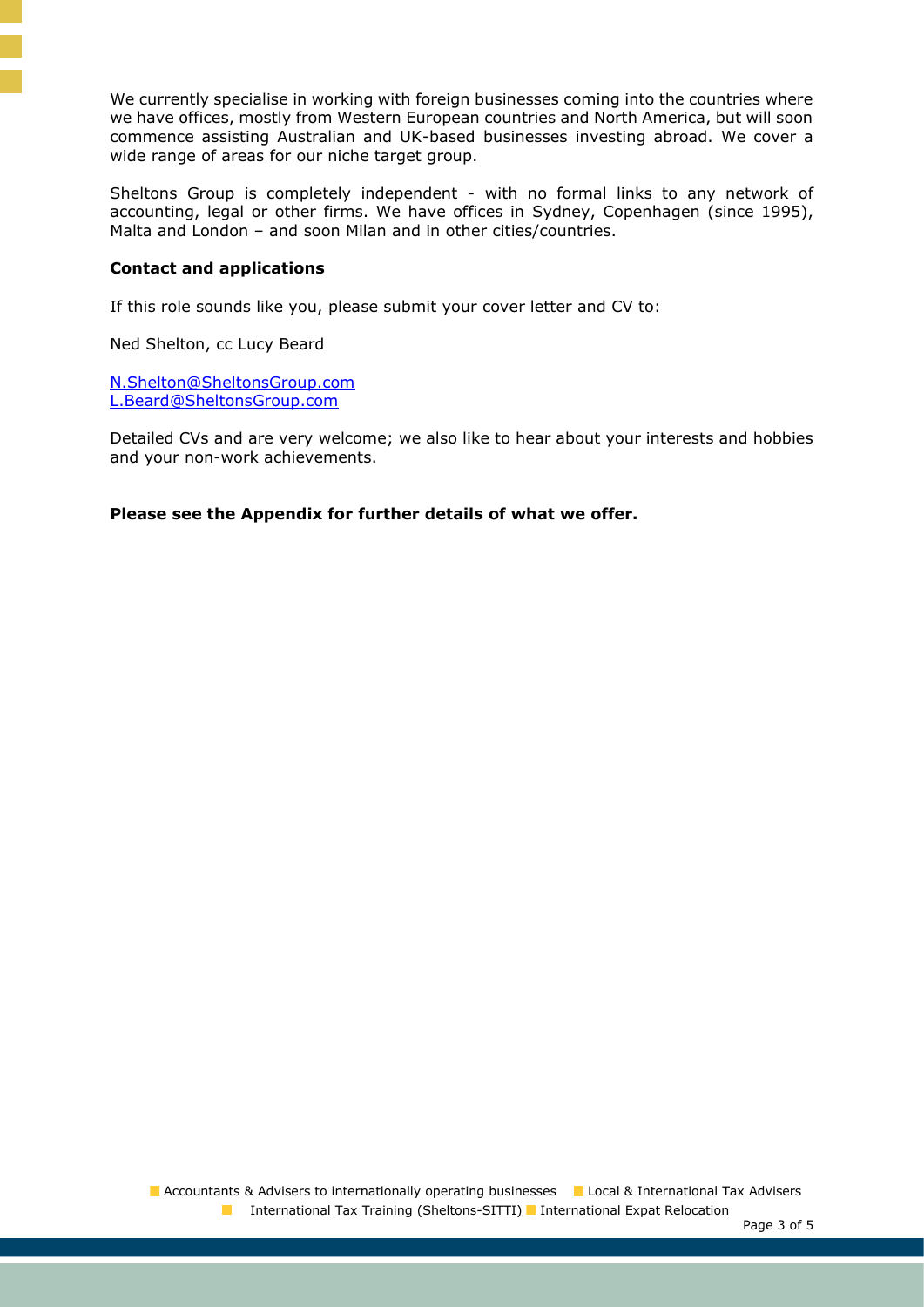### **Appendix – what we offer**

# **Profile for the position of Tax Manager – at Sheltons Singapore (Location: Singapore CBD)**

Close interaction with our clients from many countries

- $\circ$  Sheltons Accountants works exclusively with internationally operating businesses
- o These are SMEs (and sometimes larger) from many countries, in particular from North America (especially the US) and Western Europe (especially the UK and Germany)
- $\circ$  We expect the clients' Singaporean operations to range from those with substantial operating subsidiaries in Singapore to those merely exporting, or with just a single employee in Singapore
- o Our clients operate in a wide range of business sectors
- **Variety of work** 
	- $\circ$  With the wide range of clients and varied tasks, no two days are the same
	- o After a settling in period you would, with the assistance of internal and external resources, be responsible for looking after all aspects of a small select portfolio of clients
	- Clear opportunities for rapid advancement
		- $\circ$  Sheltons is a growing firm, with new clients and enguiries coming in every day
		- o We plan to open offices in several countries in the near future
		- o You would have the opportunity to grow rapidly with the firm
		- $\circ$  We would hope that you would eventually be in the position to have new staff working for you and to head up a team
		- o You would have the opportunity of working in one of our offices abroad
- **An opportunity to significantly develop** and to develop many skills
	- $\circ$  You would not only be able to cultivate your current skills but we would assist you in developing new skills
	- $\circ$  We would actively assist in your development not only with your technical skills (tax, law, etc) but with your managerial skills, IT skills, etc
	- o We are always very keen to assist our colleagues with external training
	- o We conduct international tax training courses all over the world, some of which you would be welcome to attend
	- $\circ$  We are very strong in international tax and we can assist you in developing knowledge in this area

A very international environment including some international travel

- $\circ$  You would work on internationally operating clients, with extensive contact with the client's head office abroad and with the client's foreign advisers
- o You would regularly work with your colleagues in our other offices
- o With offices in Sydney, London, Copenhagen and Malta, and new offices to come, there is the opportunity in due course to work at these offices for periods of time as well as to visit clients from around the world

**Accountants & Advisers to internationally operating businesses Accountant Divisors** Advisers **International Tax Training (Sheltons-SITTI)** International Expat Relocation